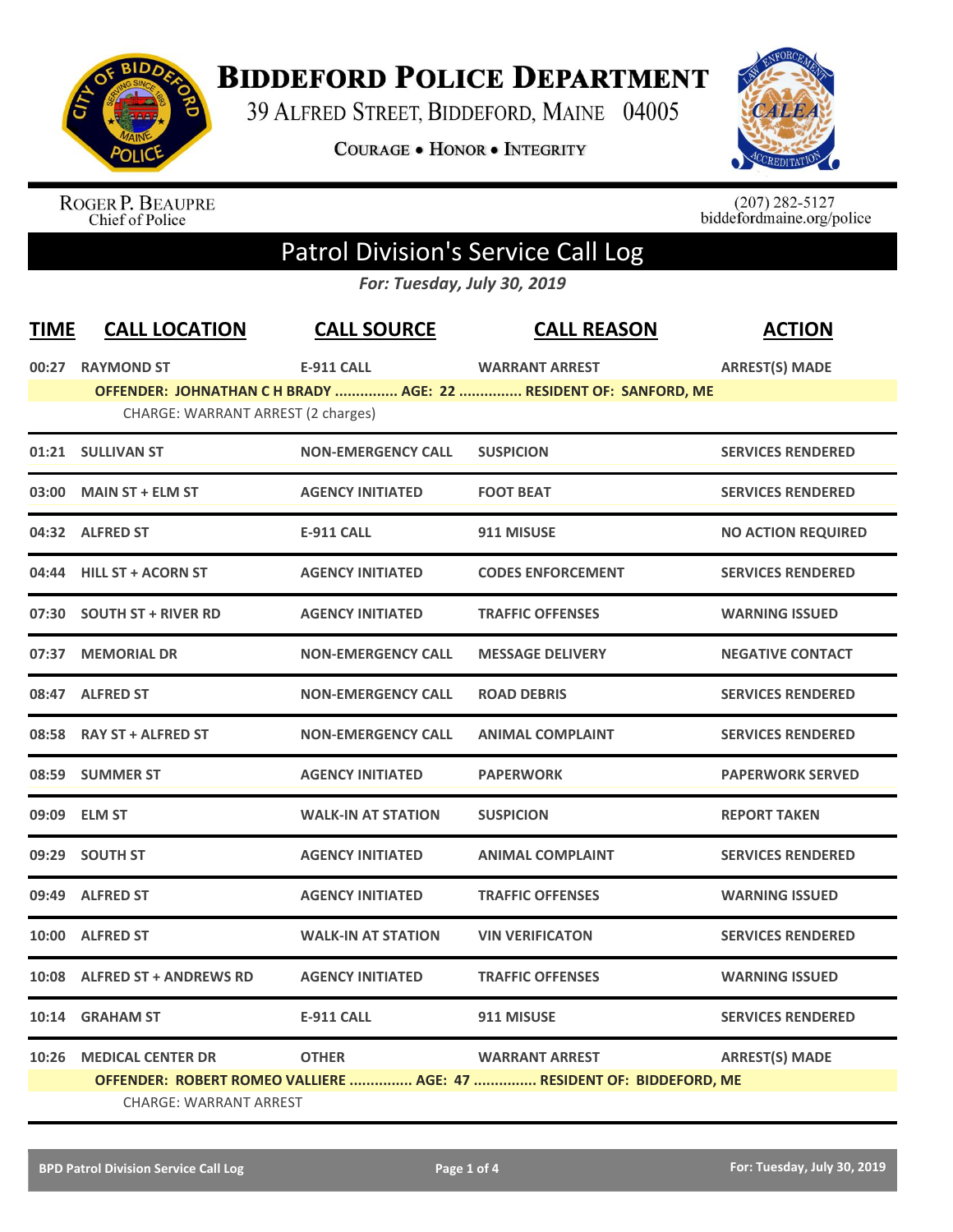| <b>TIME</b> | <b>CALL LOCATION</b>                             | <b>CALL SOURCE</b>                                             | <b>CALL REASON</b>                                                   | <b>ACTION</b>                |
|-------------|--------------------------------------------------|----------------------------------------------------------------|----------------------------------------------------------------------|------------------------------|
|             | 10:44 SOUTH ST                                   | <b>AGENCY INITIATED</b>                                        | <b>ANIMAL COMPLAINT</b>                                              | <b>SERVICES RENDERED</b>     |
|             | 10:56 CLEAVES ST                                 | <b>E-911 CALL</b>                                              | 911 MISUSE                                                           | <b>WARNING ISSUED</b>        |
|             | 11:00 ALFRED ST                                  | <b>NON-EMERGENCY CALL</b>                                      | <b>DRUG TAKE BACK BOX</b>                                            | <b>SERVICES RENDERED</b>     |
|             | 11:22 ALFRED ST                                  | <b>AGENCY INITIATED</b>                                        | <b>ANIMAL COMPLAINT</b>                                              | <b>SERVICES RENDERED</b>     |
| 11:37       | <b>BOULDER WAY</b>                               | <b>NON-EMERGENCY CALL</b>                                      | <b>SHOPLIFTING</b>                                                   | <b>CITATION ISSUED</b>       |
|             |                                                  | CHARGE: THEFT BY UNAUTHORIZED TAKING OR TRANSFER - SHOPLIFTING | OFFENDER: KIRSTEN ELISE TOMLIN  AGE: 21  RESIDENT OF: BIDDEFORD, ME  |                              |
|             | 11:57 FORTUNES ROCKS RD                          | <b>WALK-IN AT STATION</b>                                      | <b>PARKING PERMIT ERROR</b>                                          | <b>SERVICES RENDERED</b>     |
|             | 12:28 GRANITE ST                                 | <b>E-911 CALL</b>                                              | <b>SUSPICION</b>                                                     | <b>SERVICES RENDERED</b>     |
|             | 13:28 WEST ST                                    | <b>E-911 CALL</b>                                              | 911 MISUSE                                                           | <b>WARNING ISSUED</b>        |
|             | 13:48 ALFRED ST                                  | <b>AGENCY INITIATED</b>                                        | <b>TRAFFIC OFFENSES</b>                                              | <b>WARNING ISSUED</b>        |
|             | 13:50 BIRCH ST                                   | <b>AGENCY INITIATED</b>                                        | <b>PRO-ACTIVE DV RESPONSE TEAM</b>                                   | <b>NEGATIVE CONTACT</b>      |
|             | 13:53 FORTUNES ROCKS RD + MADDO AGENCY INITIATED |                                                                | <b>TRAFFIC OFFENSES</b>                                              | <b>WARNING ISSUED</b>        |
|             | 13:54 SUMMER ST                                  | <b>AGENCY INITIATED</b>                                        | <b>ANIMAL COMPLAINT</b>                                              | <b>NEGATIVE CONTACT</b>      |
|             | <b>14:22 MAIN ST</b>                             | <b>AGENCY INITIATED</b>                                        | <b>ANIMAL COMPLAINT</b>                                              | <b>UNFOUNDED</b>             |
|             | 14:49 ALFRED ST                                  | <b>WALK-IN AT STATION</b>                                      | <b>SUSPICION</b>                                                     | <b>SERVICES RENDERED</b>     |
|             | 14:56 BIRCH ST                                   | <b>AGENCY INITIATED</b>                                        | <b>ANIMAL COMPLAINT</b>                                              | <b>SERVICES RENDERED</b>     |
|             | 14:56 WENTWORTH ST                               | <b>WALK-IN AT STATION</b>                                      | <b>HARASSMENT</b>                                                    | <b>REPORT TAKEN</b>          |
|             | 15:01 ALFRED ST                                  | <b>WALK-IN AT STATION</b>                                      | <b>ASSAULT</b>                                                       | <b>REFERRED OTHER AGENCY</b> |
|             | 15:31 TAYLOR ST                                  | <b>NON-EMERGENCY CALL</b>                                      | <b>SUSPICION</b>                                                     | <b>SERVICES RENDERED</b>     |
|             | 15:47 ALFRED ST                                  | <b>NON-EMERGENCY CALL</b>                                      | <b>ARTICLES LOST/FOUND</b>                                           | <b>NO ACTION REQUIRED</b>    |
|             | 16:11 ELM ST                                     | <b>AGENCY INITIATED</b>                                        | <b>ASSAULT</b>                                                       | <b>ARREST(S) MADE</b>        |
|             | <b>CHARGE: ASSAULT</b>                           |                                                                | OFFENDER: DANIEL WRZESNIAK  AGE: 41  RESIDENT OF: BIDDEFORD, ME      |                              |
|             | 16:24 GRAHAM ST                                  | <b>AGENCY INITIATED</b>                                        | <b>PARKING COMPLAINT</b>                                             | <b>SERVICES RENDERED</b>     |
|             | 16:40 ALFRED ST                                  | <b>AGENCY INITIATED</b>                                        | <b>WARRANT ARREST</b>                                                | <b>ARREST(S) MADE</b>        |
|             | <b>CHARGE: WARRANT ARREST</b>                    |                                                                | OFFENDER: RONALD JOSEPH LUSSIER  AGE: 30  RESIDENT OF: BIDDEFORD, ME |                              |
|             | 17:10 ALFRED ST                                  | <b>NON-EMERGENCY CALL</b>                                      | <b>COURT ORDERED CHECK IN</b>                                        | <b>NO ACTION REQUIRED</b>    |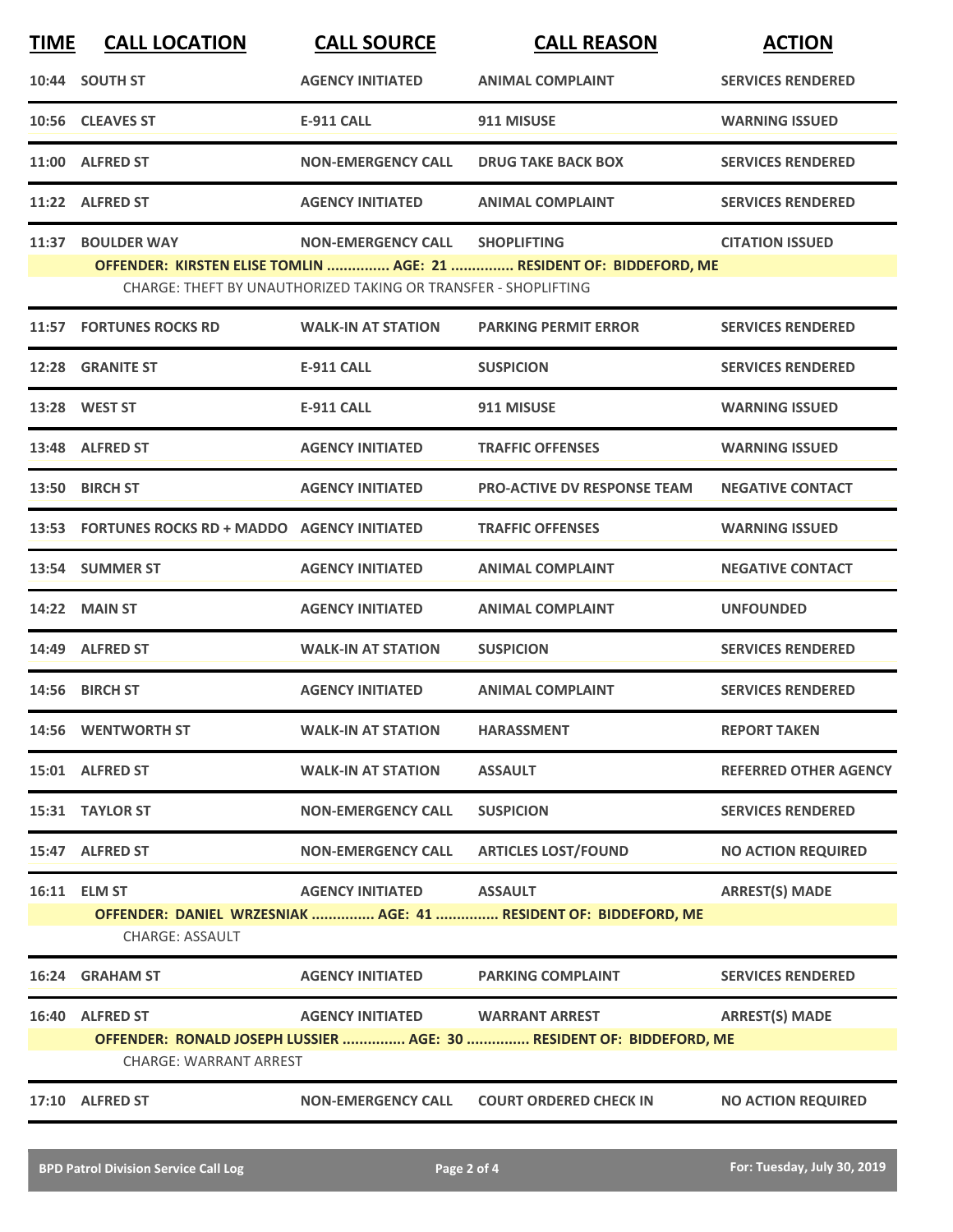| <b>TIME</b> | <b>CALL LOCATION</b>                                                                                                                                                                                                                                                                       | <b>CALL SOURCE</b>                                                              | <b>CALL REASON</b>                                                                              | <b>ACTION</b>                |  |
|-------------|--------------------------------------------------------------------------------------------------------------------------------------------------------------------------------------------------------------------------------------------------------------------------------------------|---------------------------------------------------------------------------------|-------------------------------------------------------------------------------------------------|------------------------------|--|
|             | 17:19 SOUTH ST                                                                                                                                                                                                                                                                             | <b>WALK-IN AT STATION</b>                                                       | <b>ARTICLES LOST/FOUND</b>                                                                      | <b>SERVICES RENDERED</b>     |  |
|             | 17:26 SOUTH ST                                                                                                                                                                                                                                                                             | <b>AGENCY INITIATED</b><br>CHARGE: OPERATING WHILE LICENSE SUSPENDED OR REVOKED | <b>TRAFFIC OFFENSES</b><br>OFFENDER: ANTHONY MICHAEL BANKS  AGE: 36  RESIDENT OF: BIDDEFORD, ME | <b>CITATION ISSUED</b>       |  |
|             | 17:34 ALFRED ST                                                                                                                                                                                                                                                                            | <b>WALK-IN AT STATION</b>                                                       | <b>PAPERWORK</b>                                                                                | <b>PAPERWORK SERVED</b>      |  |
|             | 17:53 WASHINGTON ST                                                                                                                                                                                                                                                                        | <b>E-911 CALL</b>                                                               | 911 MISUSE                                                                                      | <b>SERVICES RENDERED</b>     |  |
|             | 18:09 ALFRED ST                                                                                                                                                                                                                                                                            | <b>NON-EMERGENCY CALL</b>                                                       | <b>ANIMAL COMPLAINT</b>                                                                         | <b>SERVICES RENDERED</b>     |  |
|             | 18:09 ALFRED ST                                                                                                                                                                                                                                                                            | <b>WALK-IN AT STATION</b>                                                       | <b>COURT ORDERED CHECK IN</b>                                                                   | <b>SERVICES RENDERED</b>     |  |
|             | 18:20 LINCOLN ST                                                                                                                                                                                                                                                                           | <b>E-911 CALL</b>                                                               | 911 MISUSE                                                                                      | <b>NO ACTION REQUIRED</b>    |  |
|             | 18:44 ADAMS ST                                                                                                                                                                                                                                                                             | <b>E-911 CALL</b>                                                               | <b>THEFT</b>                                                                                    | <b>CIVIL COMPLAINT</b>       |  |
|             | 19:08 SUMMER ST                                                                                                                                                                                                                                                                            | <b>NON-EMERGENCY CALL</b>                                                       | <b>PARKING COMPLAINT</b>                                                                        | <b>PARKING TICKET ISSUED</b> |  |
|             | 19:26 ALFRED ST                                                                                                                                                                                                                                                                            | <b>AGENCY INITIATED</b>                                                         | <b>SUSPICION</b>                                                                                | <b>SERVICES RENDERED</b>     |  |
|             | 19:26 ALFRED ST                                                                                                                                                                                                                                                                            | <b>AGENCY INITIATED</b>                                                         | <b>CHECK WELFARE</b>                                                                            | <b>SERVICES RENDERED</b>     |  |
|             | 20:04 ALFRED ST                                                                                                                                                                                                                                                                            | <b>NON-EMERGENCY CALL</b>                                                       | <b>ASSAULT</b>                                                                                  | <b>SERVICES RENDERED</b>     |  |
|             | 20:07 POOL ST + MEETINGHOUSE RD                                                                                                                                                                                                                                                            | <b>NON-EMERGENCY CALL</b>                                                       | <b>SUSPICION</b>                                                                                | <b>GONE ON ARRIVAL</b>       |  |
|             | 20:28 ALFRED ST + GRAHAM ST                                                                                                                                                                                                                                                                | <b>AGENCY INITIATED</b>                                                         | <b>CRUISER ACCIDENT</b>                                                                         | <b>REPORT TAKEN</b>          |  |
|             | 20:31 ALFRED ST<br><b>OPERATING UNDER INFLUENCE</b><br><b>ARREST(S) MADE</b><br><b>NON-EMERGENCY CALL</b><br>OFFENDER: ANTONIO ARTURO SOTELO  AGE: 43  RESIDENT OF: TRANSIENT, ME<br>CHARGE: OPERATE WHILE LICENSE SUSPENDED/REVOKED-OUI, PRIOR<br>CHARGE: OUI (ALCOHOL)-NO TEST, 2 PRIORS |                                                                                 |                                                                                                 |                              |  |
| 20:43       | <b>MOUNTAIN RD</b>                                                                                                                                                                                                                                                                         | <b>E-911 CALL</b>                                                               | <b>FIREWORKS COMPLAINT</b>                                                                      | <b>NEGATIVE CONTACT</b>      |  |
|             | 21:14 POOL ST                                                                                                                                                                                                                                                                              | <b>E-911 CALL</b>                                                               | 911 MISUSE                                                                                      | <b>WARNING ISSUED</b>        |  |
|             | 21:31 AUTUMN LN + JESSIE LN                                                                                                                                                                                                                                                                | <b>NON-EMERGENCY CALL</b>                                                       | <b>FIREWORKS COMPLAINT</b>                                                                      | <b>SERVICES RENDERED</b>     |  |
|             | 21:54 ANDREWS RD                                                                                                                                                                                                                                                                           | <b>E-911 CALL</b>                                                               | 911 MISUSE                                                                                      | <b>NO ACTION REQUIRED</b>    |  |
|             | 21:58 DEER RUN DR                                                                                                                                                                                                                                                                          | <b>E-911 CALL</b>                                                               | 911 MISUSE                                                                                      | <b>WARNING ISSUED</b>        |  |
| 22:08       | <b>ALFRED ST</b>                                                                                                                                                                                                                                                                           | <b>NON-EMERGENCY CALL</b>                                                       | <b>ANIMAL COMPLAINT</b>                                                                         | <b>NO ACTION REQUIRED</b>    |  |
|             | 22:11 MEDICAL CENTER DR                                                                                                                                                                                                                                                                    | <b>E-911 CALL</b>                                                               | 911 MISUSE                                                                                      | <b>NO ACTION REQUIRED</b>    |  |
|             | 23:05 ALFRED ST + LAMBERT ST                                                                                                                                                                                                                                                               | <b>AGENCY INITIATED</b>                                                         | <b>TRAFFIC OFFENSES</b>                                                                         | <b>WARNING ISSUED</b>        |  |
| 23:33       | <b>MAIN ST</b>                                                                                                                                                                                                                                                                             | <b>NON-EMERGENCY CALL</b>                                                       | <b>SUSPICION</b>                                                                                | <b>UNABLE TO LOCATE</b>      |  |